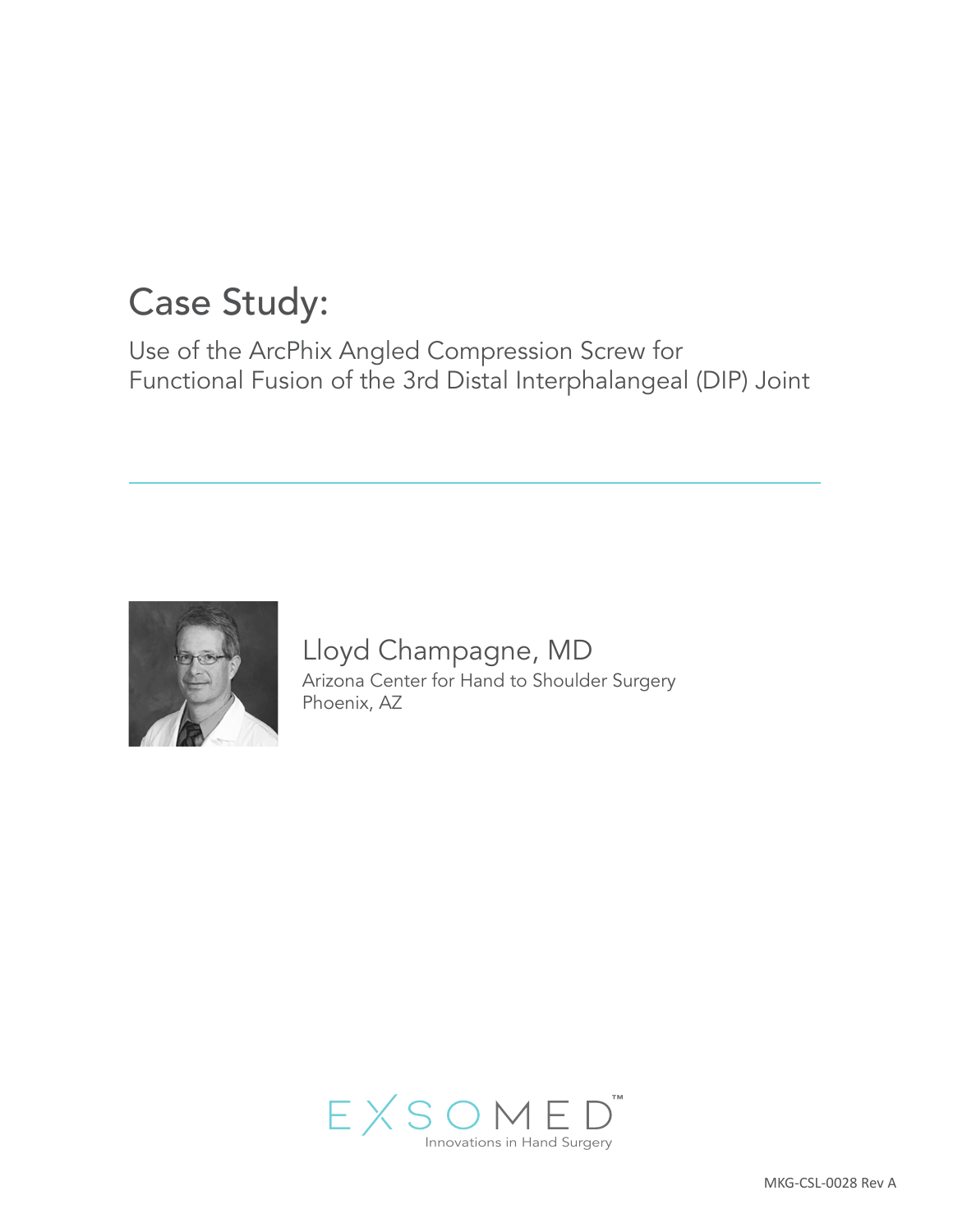Pre-op



### Case Presentation

Patient was a 55-year-old male who was scheduled for DIP joint fusion to his middle finger due to osteoarthritis. A percutaneous approach providing compression and stability was desired to achieve early mobilization and return to daily activities.

## Pre-op Plan

Dr. Champagne normally considers intramedullary (IM) fixation with multiple K-wires but wanted to avoid extramedullary hardware due to the possibility of infections. K-wire fixation also results in unsatisfactory fixation and typically requires multiple follow ups. Dr. Champagne decided to proceed with the ArcPhix angled compression screw using a minimally invasive approach to achieve rigid fixation. The angled design allowed for a simple and reproducible implantation technique with the additional benefits of improved finger dexterity and grip strength achieved by functional flexion.

# Operative Findings and Approach

Dr. Champagne used the cup and cone reamer technique to prepare the bones of the middle finger in a manner that allows for good apposition at the desired angle. He aligned the distal and middle phalanges, in a manner typical for standard IM K-wire placement, to insert the guidewire percutaneously into the distal phalanx. Dr. Champagne drilled by passing the cannulated drill over the guidewire to the desired depth of the implant, which was approximately 16mm into the middle phalanx. He removed the drill and guidewire to insert the ArcPhix angled compression screw into the drill hole at the tip of the distal phalanx.